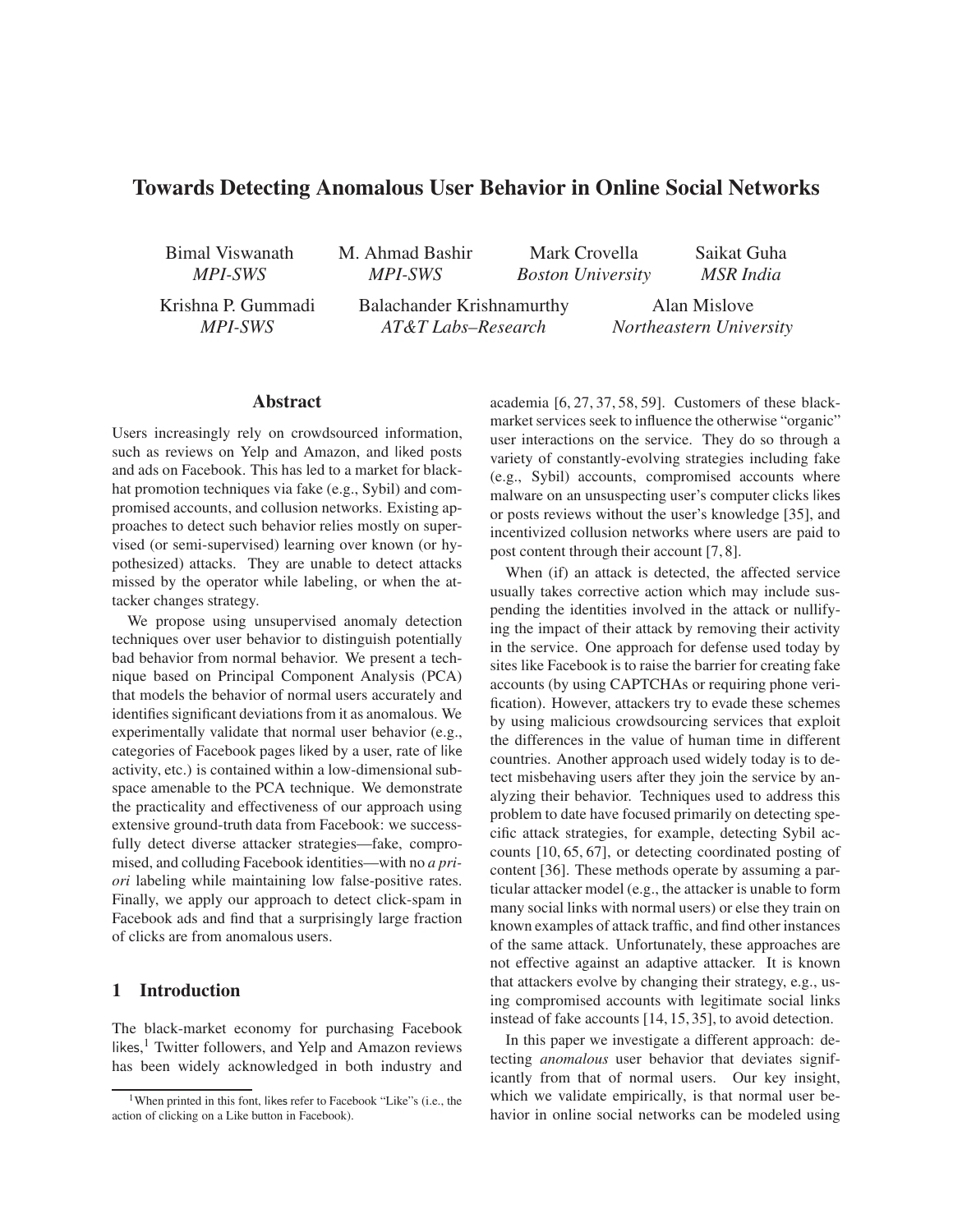only a small number of suitably chosen latent features. Principal Component Analysis (PCA), a technique with well-known applications in uncovering network traffic anomalies [44], can be used to uncover anomalous behavior. Such anomalous behavior may then be subjected to stricter requirements or manual investigations.

We make the following three contributions: First, we introduce the idea of using PCA-based anomaly detection of user behavior in online social networks. PCAbased anomaly detection requires that user behavior be captured in a small number of dimensions. As discussed in more detail in Section 4, using over two years of complete user behavior data from nearly 14K Facebook users, 92K Yelp users, and 100K Twitter users (all sampled uniformly at random), we find that the behavior of normal users on these social networks can be captured in the top three to five principal components. Anomalous behavior, then, is user behavior that cannot be adequately captured by these components. Note that unlike prior proposals, *we do not require labeled data in training the detector*. We train our anomaly detector on a (uniformly) random sampling of Facebook users which contains some (initially unknown) fraction of users with anomalous behavior. Using PCA we are able to distill a detector from this unlabeled data as long as a predominant fraction of users exhibit normal behavior, a property which is known to hold for Facebook.

Second, we evaluate the accuracy of our PCA-based anomaly detection technique on ground-truth data for a diverse set of normal and anomalous user behavior on Facebook. To do so, we acquired traffic from multiple black-market services, identified compromised users, and obtained users who are part of incentivized collusion networks. Our approach detects over 66% of these misbehaving users at less than 0.3% false positive rate. In fact, the detected misbehaving users account for a large fraction, 94% of total misbehavior (number of likes). Section 6 reports on the detailed evaluation.

Lastly, in Section 7 we apply our technique to detect anomalous ad clicks on the Facebook ad platform. Where only 3% of randomly sampled Facebook users had behavior flagged by us as anomalous (consistent with Facebook's claims [32]), a significantly higher fraction of users liking our Facebook ads had behavior flagged as anomalous. Upon further investigation we find that the like activity behavior of these users is indistinguishable from the behavior of black-market users and compromised users we acquired in the earlier experiment. Our data thus suggests that while the fraction of fake, compromised or otherwise suspicious users on Facebook may be low, they may account for a disproportionately high fraction of ad clicks.

# 2 Overview

Our goal is to detect anomalous user behavior without *a priori* knowledge of the attacker strategy. Our central premise is that attacker behavior should appear anomalous relative to normal user behavior along some (unknown) latent features. Principal Component Analysis (PCA) is a statistical technique to find these latent features. Section 3 describes PCA and our anomalydetection technique in detail. In this section we first build intuition on why attacker behavior may appear anomalous relative to normal user behavior (regardless of the specific attacker strategy), and overview our approach.

### 2.1 Illustrative Example and Intuition

Consider a black-market service that has sold a large number of Facebook likes in some time frame to a customer (e.g., the customer's page will receive 10K likes within a week). Since a Facebook user can contribute at most one like to a given page, the black-market service needs to orchestrate likes from a large number of accounts. Given the overhead in acquiring an account—maintaining a fake account or compromising a real account—the service can amortize this overhead by selling to a large number of customers and leveraging each account multiple times, once for each customer. Such behavior may manifest along one of two axes: temporal or spatial (or both). By *temporal* we mean that the timing of the like may be anomalous (e.g., the interlike delay may be shorter than that of normal users, or the weekday-weekend distribution may differ from normal). By *spatial* anomaly we mean other (non-temporal) characteristics of the like may be anomalous (e.g., the distribution of page categories liked may be different, or combinations of page categories rarely liked together by normal users may be disproportionately more frequent).

A smart attacker would attempt to appear normal along as many features as possible. However, each feature along which he must constrain his behavior reduces the amortization effect, thus limiting the scale at which he can operate. We show in Section 6 that black-market users we purchased have nearly an order of magnitude larger number of likes than normal users, and four times larger number of categories liked. If the attacker constrained himself to match normal users, he would require significantly more accounts to maintain the same level of service, adversely affecting profitability.

In the above illustrative example, it is not clear that the number of likes and categories liked are the best features to use (in fact, in section 6.4 we show that such simple approaches are not very effective in practice). Some other feature (or combination of features) that is even more discriminating between normal and anomalous behavior and more constraining for the attacker may be bet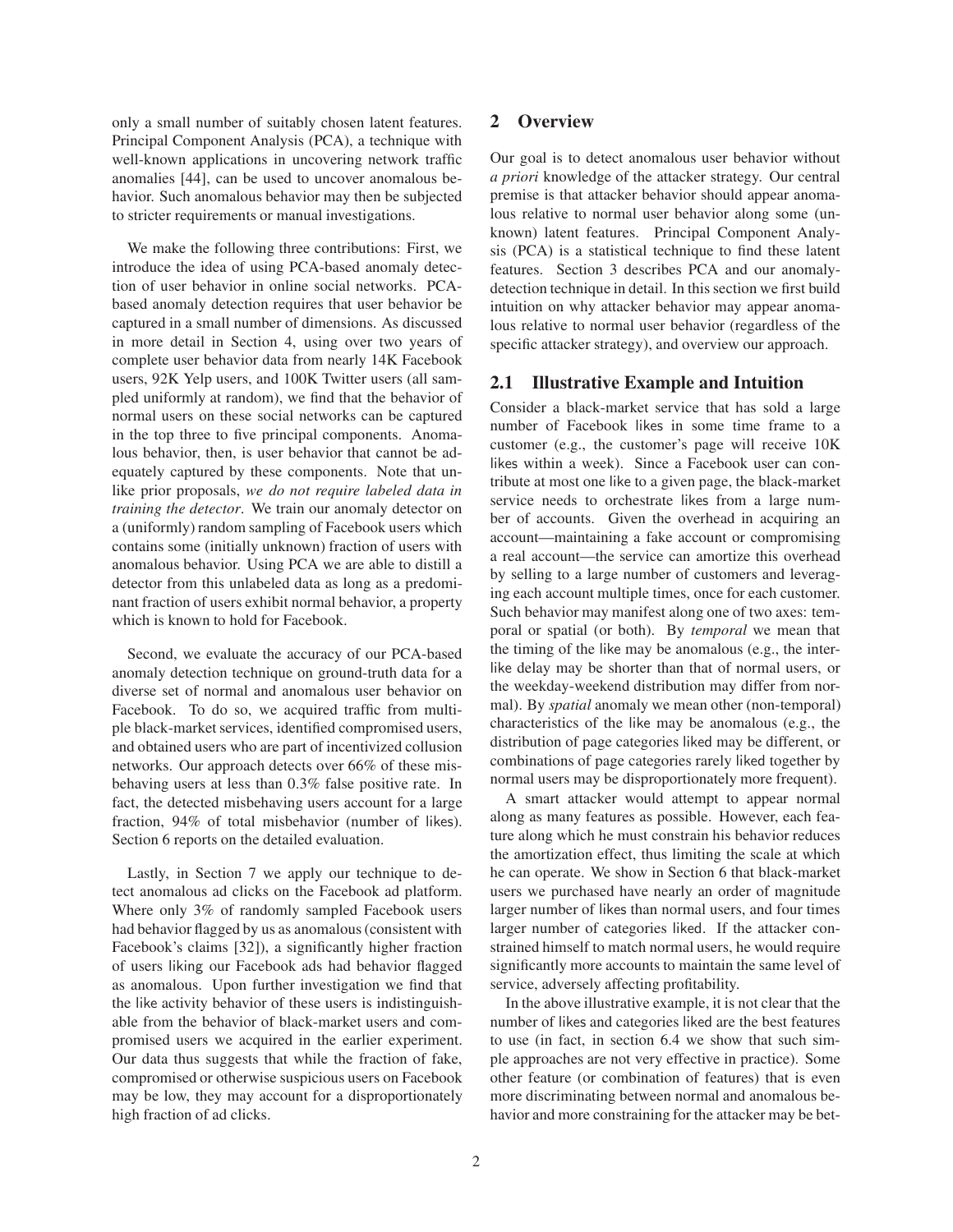ter. Assuming we find such a feature, hard-coding that feature into the anomaly detection algorithm is undesirable in case "normal" user behavior changes. Thus, our approach must automatically find the most discriminating features to use from unlabeled data.

# 2.2 Approach

At a high level, we build a model for normal user behavior; any users that do not fit the model are flagged as anomalous. We do not make any assumptions about attacker strategy. We use PCA to identify features (dimensions) that best explain the predominant normal user behavior. PCA does so by projecting high-dimensional data into a low-dimensional subspace (called the *normal subspace*) of the top-*N* principal components that accounts for as much variability in the data as possible. The projection onto the remaining components (called the *residual subspace*) captures anomalies and noise in the data.

To distinguish between anomalies and noise, we compute bounds on the  $L^2$  norm [43] in the residual subspace such that an operator-specified fraction of the *unlabeled* training data (containing predominantly normal user behavior) is within the bound. Note that the normal users do not need to be explicitly identified in the input dataset. When testing for anomalies, any data point whose  $L^2$  norm in the residual subspace exceeds the bound is flagged as anomalous.

# 2.3 Features

We now discuss the input features to PCA that we use to capture user behavior in online social networks. We focus on modeling Facebook like activity behavior and describe suitable features that capture this behavior.

Temporal Features: We define a temporal feature as a *time-series of observed values*. The granularity of the time-series, and the nature of the observed value, depends on the application. In this paper, we use the number of likes at a per-day granularity. In general, however, the observed value may be the time-series of number of posts, comments, chat messages, or other user behavior that misbehaving users are suspected of engaging in.

Each time-bucket is a separate dimension. Thus, for a month-long trace, the user's like behavior is described by a ∼30-dimensional vector. The principal components chosen by PCA from this input set can model inter-like delay (i.e., periods with no likes), weekday-weekend patterns, the rate of change of like activity, and other latent features that are linear combinations of the input features, without us having to explicitly identify them.

Spatial Features: We define a spatial feature as a *histogram of observed values*. The histogram buckets depend on the application. In this paper, we use the category of Facebook pages (e.g., sports, politics, education) as buckets, and number of likes in each category as the observed value. In general, one might define histogram buckets for any attribute (e.g., the number of words in comments, the number of friends tagged in photos posted, page-rank of websites shared in posts, etc).

As with temporal features, each spatial histogram bucket is a separate dimension. We use the page categories specified by Facebook<sup>2</sup> to build the spatial feature vector describing the user's like behavior, which PCA then reduces into a low-dimensional representation.

Spatio-Temporal Features: Spatio-temporal features combine the above two features into a single feature, which captures the *evolution of the spatial distribution of observed values* over time. In essence, it is a time-series of values, where the value in each time bucket summarizes the spatial distribution of observed values at that time. In this paper, we use *entropy* to summarize the distribution of like categories. Entropy is a measure of information content, computed as  $-\sum_i p_i \log_2 p_i$ , where bucket *i* has probability *p<sup>i</sup>* . In general, one might use other metrics depending on the application.

Multiple Features: Finally, we note that temporal, spatial, and spatio-temporal features over multiple kinds of user behavior can be combined by simply adding them as extra dimensions. For instance, like activity described using  $l_T$  temporal dimensions,  $l_S$  spatial dimensions, and *lST* spatio-temporal dimensions, and wall posting activity described similarly  $(p_T, p_S, p_{ST})$ , can be aggregated into a vector with  $\sum_{x} l_x + \sum_{x} p_x$  dimensions passed as input into PCA.

#### 3 Principal Component Analysis (PCA)

Principal component analysis is a tool for finding patterns in high-dimensional data. For a set of *m* users and *n* dimensions, we arrange our data in an  $m \times n$  matrix **X**, whose rows correspond to users and whose columns correspond to user behavior features discussed above. PCA then extracts common patterns from the rows of  $X$  in an optimal manner. These common patterns are called *principal components*, and their optimality property is as follows: over the set of all unit vectors having *n* elements, the first principal component is the one that captures the *maximum variation* contained in the rows of X. More formally, the first principal component  $v_1$  is given by:

$$
v_1 = \arg \max_{||v||=1} ||\mathbf{X}v||.
$$

The expression  $X_V$  yields the inner product (here, equivalent to the correlation) of *v* with each row of **X**; so  $v_1$ 

<sup>&</sup>lt;sup>2</sup>Facebook associates a topic category to each Facebook page which serves as the category of the like.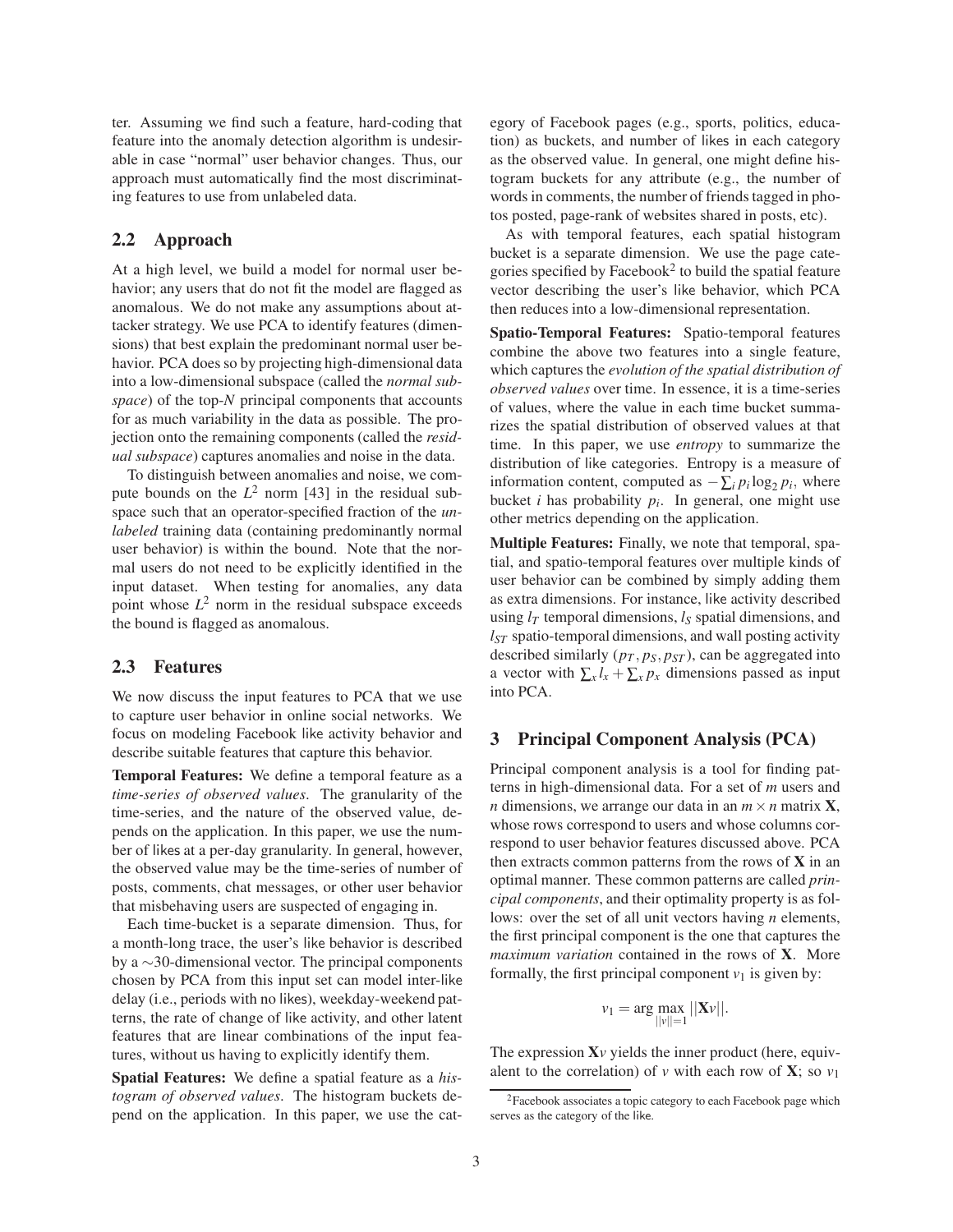maximizes the sum of the squared correlations. Loosely,  $v_1$  can be interpreted as the *n*-dimensional pattern that is most prevalent in the data. In analogous fashion, for each  $k$ , the  $k^{th}$  principal component captures the maximum amount of correlation beyond what is captured by the previous  $k-1$  principal components.

The principal components  $v_1, \ldots, v_n$  are constructed to form a *basis* for the rows of X. That is, each row of X can be expressed as a linear combination of the set of principal components. For any principal component  $v_k$ , the amount of variation in the data it captures is given by the corresponding *singular value* <sup>σ</sup>*<sup>k</sup>* .

A key property often present in matrices that represent measurement data is that only a small subset of principal components suffice to capture most of the variation in the rows of X. If a small subset of singular values are much larger than the rest, we say that the matrix has *low effective dimension.* Consider the case where *r* singular values  $\sigma_1, \ldots, \sigma_r$  are significantly larger than the rest. Then we know that each row of  $X$  can be approximated as a linear combination of the first *r* principal components  $v_1, \ldots, v_r$ ; that is, **X** has *effective dimension r*.

Low effective dimension frequently occurs in measurement data. It corresponds to the observation that the number of factors that determine or describe measured data is not extremely large. For example, in the case of human-generated data, although data items (users) may be described as points in high-dimensional space (corresponding to the number of time bins or categories), in reality, the set of factors that determine typical human behavior is not nearly so large. A typical example is the user-movie ranking data used in the Netflix prize; while the data matrix of rankings is of size about 550K users  $\times$ 18K movies, reasonable results were obtained by treating the matrix as having an effective rank of 20 [41]. In the next section, we demonstrate that this property also holds for user behavior in online social networks.

#### 4 Dimensioning OSN User Behavior

To understand dimensionality of user behavior in online social networks, we analyze a large random sampling of users from three sources: Facebook, Yelp, and Twitter. The Facebook data is new in this study, while the Yelp and Twitter datasets were repurposed for this study from [50] and [4] respectively. We find low-effective dimension in each dataset as discussed below.

#### 4.1 User Behavior Datasets

We use Facebook's people directory [25] to sample Facebook users uniformly at random.<sup>3</sup> The directory summarizes the number of people whose names start with a given character x, and allows direct access to the y *th* user with name starting with x at https://www.facebook. com/directory/people/x-y. We sample uniformly at random from all possible (1.14B) x-y pairs, and follow a series of links to the corresponding user's profile.

We collected the publicly visible like and Timeline [34] activity of 13,991 users over the 26 month period ending in August 2013. For each user, we record three types of features: (i) *temporal*, a time-series of the number of likes at day granularity resulting in 181 dimensions for a 6-month window, (ii) *spatial*, a histogram of the number of likes in the 224 categories defined by Facebook, and (iii) *spatio-temporal*, a time-series of entropy of like categories at day granularity (181 dimensions for 6 months). We compute the entropy  $H_t$  on day *t* as follows: for a user who performs  $n_t^i$  likes in category *i* on day *t*, and *n<sup>t</sup>* likes in total on day *t*, we compute  $H_t = -\sum_i \frac{n_t^i}{n_t} \log_2 \frac{n_t^i}{n_t}.$ 

The Yelp dataset consists of all 92,725 Yelp reviewers in the San Francisco area [50] who joined before January 2010 and were active (wrote at least one review) between January 2010 and January 2012. The spatial features are constructed by a histogram of number of reviews posted by the user across 445 random groupings of 22,250 businesses<sup>4</sup> and 8 additional features (related to user reputation provided by Yelp<sup>5</sup>). The dataset also contains temporal features, the time-series of the number of reviews posted by a user at day granularity resulting in 731 dimensions covering the two year period.

The Twitter dataset consists of a random sample of 100K out of the 19M Twitter users who joined before August 2009 [4]. Previous work [4] identified topical experts in Twitter and the topics of interests of users were inferred (e.g., technology, fashion, health, etc) by analyzing the profile of topical experts *followed* by users. In this dataset, each expert's profile is associated with a set of topics of expertise. We construct a spatial histogram by randomly grouping multiple topics (34,334 of them) into 687 topic-groups and counting the number of experts a user is following in a given topic-group. The Twitter dataset does not have temporal features.

# 4.2 Low-Dimensionality of User Behavior

A key observation in our results from all three online social networks (Facebook, Yelp, Twitter) across the three user behaviors (temporal, spatial, and spatio-temporal)

<sup>3</sup>Users may opt-out of this directory listing. However, our analysis found 1.14 billion users listed in the directory as of April 2013, while

Facebook reported a user count of 1.23 billion in December 2013 [31]. We therefore believe the directory to be substantially complete and representative.

<sup>4</sup>Randomly grouping the feature space helps compress the matrix without affecting the dimensionality of the data [13].

<sup>5</sup>Examples of reputation features include features such as number of review endorsements and number of fans.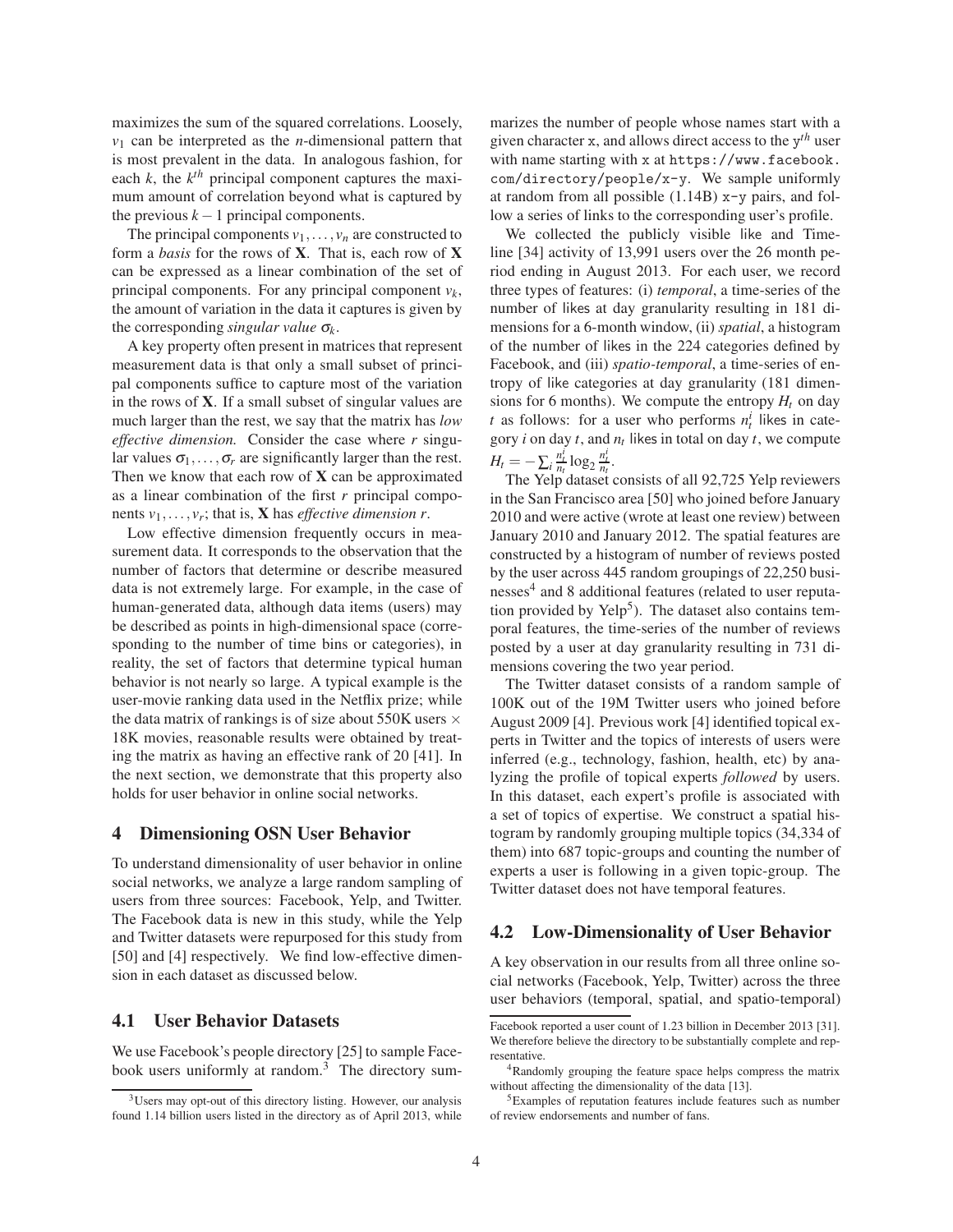

Figure 1: Scree plots showing low-dimensionality of normal user behavior. A significant part of variations can be captured using the top three to five principal components (the "knee" of the curves).

is that they all have low effective dimension. Figure 1 presents *scree plots* that show how much each principal component contributes when used to approximate the user behavior matrix  $X$ , and so gives an indication of the effective dimension of X. The effective dimension is the *x*-value at the "knee" of the curve (more clearly visible in the inset plot that zooms into the lower dimensions), and the fraction of the area under the curve left of the knee is the total variance of the data accounted for. In other words, the important components are the ones where the slope of the line is very steep, and the components are less important when the slope becomes flat. This method of visually inspecting the scree plot to infer the effective dimension is known as Cattell's Scree test in the statistics literature [5].

For Facebook like behavior (Figure  $1(a)$ –(c)), the knee is around five principal components. In fact, for spatial features in Facebook like activity (Figure 1(b)), these top five components account for more than 85% of the variance in the data. We perform a parameter sweep in Section 6 and find that our anomaly detector is not overly sensitive (detection rate and false positives do not change drastically) to minor variations in the choice of number of principal components [54]. Yelp and Twitter (Figure  $1(d)$ –(f)) show a knee between three and five dimensions as well. Overall, across all these datasets where the input dimensionality for user behavior were between 181 and 687, we find that the effective dimensionality is around three to five dimensions.

# 5 Detecting Anomalous User Behavior

In this section, we elaborate on the normal subspace and residual subspace discussed in Section 2, and describe how an operator can use them to detect anomalous behavior.

The operation of separating a user's behavior into principal components can be expressed as a *projection* . Recall that the space spanned by the top *k* principal components  $v_1, \ldots, v_k$  is called the *normal subspace*. The span of the remaining dimensions is referred to as the *residual subspace.* To separate a user's behavior, we project it onto each of these subspaces. Formulating the projection operation computationally is particularly simple since the principal components are unit-norm vectors. We construct the  $n \times k$  matrix **P** consisting of the (column) vectors  $v_1, \ldots, v_k$ . For a particular user's behavior vector *x*, the normal portion is given by  $x_n = \mathbf{P}\mathbf{P}^T x$  and the residual portion is given by  $x_r = x - x_n$ .

The intuition behind the *residual subspace detection* method for detecting anomalies is that if a user's behavior has a large component that cannot be described in terms of *most* user's behavior, it is anomalous. Specifically, if  $||x_r||_2$  is unusually large where  $|| \cdot ||_2$  represents the  $L^2$  norm, then *x* is likely anomalous. This requires setting thresholds for  $||x_r||_2^2$  known as the squared prediction error or SPE [44]. We discuss how we choose a threshold in Section 6.

#### 5.1 Deployment

In practice, we envision our scheme being deployed by the social network operator (e.g., Facebook), who has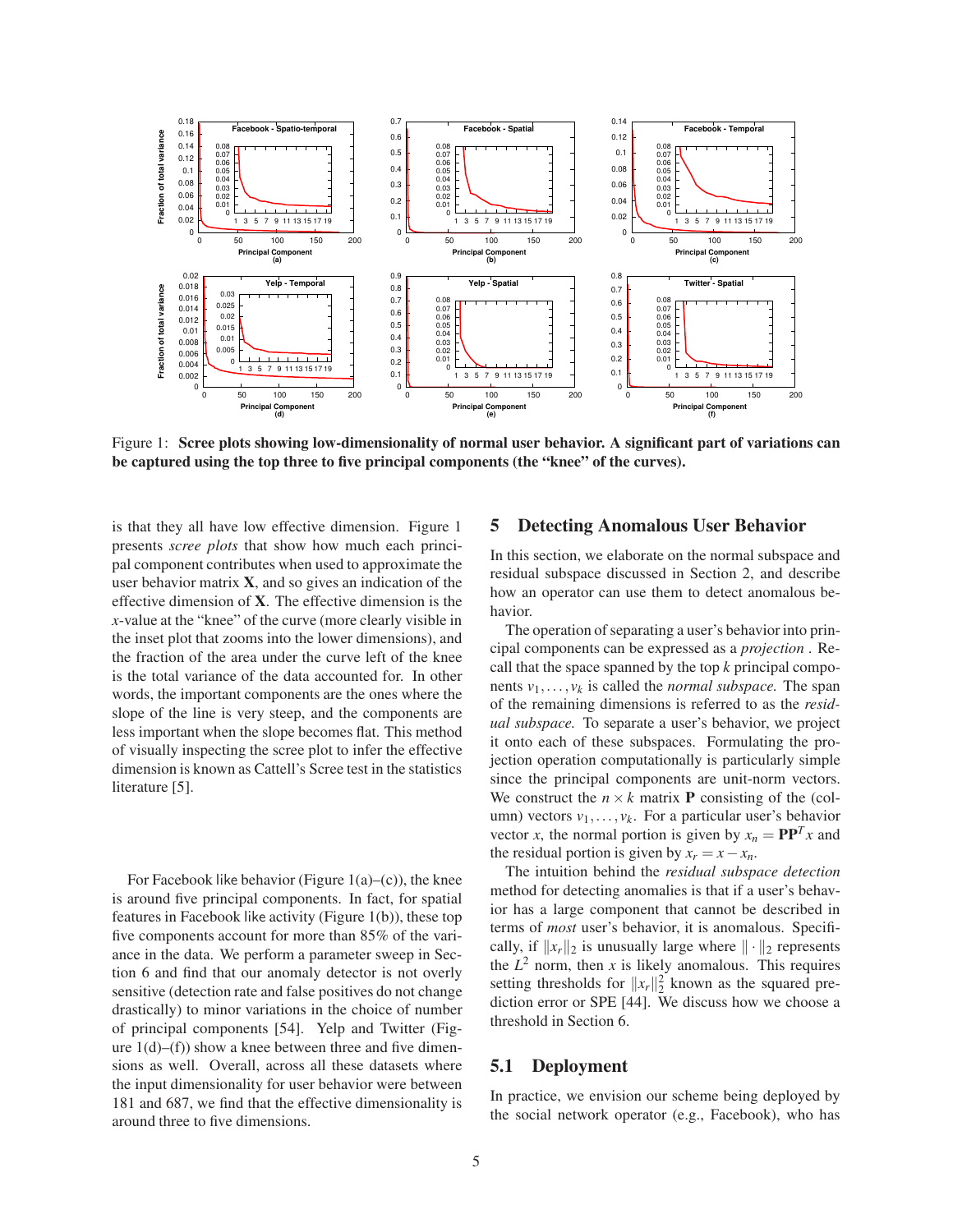access to all historical user behavior information. The provider first selects a time window in the past (e.g.,  $T =$ 6 months) and a large random sample of users active during that time (e.g., 1M) whose behavior will be used to train the detector. As described earlier, training involves extracting the top *k* principal components that define the normal and residual subspace for these users. This training is repeated periodically (e.g., every six months) to account for changes in normal user behavior.

The service provider detects anomalous users periodically (e.g., daily or weekly) by constructing the vector of user behavior over the previous *T* months, projecting it onto the residual subspace from the (latest) training phase, and analyzing the  $L^2$  norm as discussed earlier. Since each user is classified independently, classification can be trivially parallelized.

### 6 Evaluation

We now evaluate the effectiveness of our anomaly detection technique using real-world ground-truth data about normal and anomalous user behavior on Facebook. Our goal with anomaly detection in this section is to detect Facebook like spammers.

#### 6.1 Anomalous User Ground Truth

We collected data for three types of anomalous behaviors: fake (Sybil) accounts that do not have any normal user activity, compromised accounts where the attacker's anomalous activity interleaves with the user's normal activity, and collusion networks where users collectively engage in undesirable behavior. We used the methods described below to collect data for over 6.8K users. We then used Selenium to crawl the publicly visible data for these users, covering 2.16M publicly-visible likes and an additional 1.19M publicly-visible Timeline posts including messages, URLs, and photos. We acquired all activity data for these users from their join date until end of August 2013.

Black-Market Services: We searched on Google for websites offering paid Facebook likes (query: "buy facebook likes"). We signed up with six services among the top search results and purchased the (standard) package for 1,000 likes; we paid on average \$27 to each service. We created a separate Facebook page for each service to like so we could track their performance. Four of the services [18–21] delivered on their promise (3,437 total users), while the other two [22, 23] did not result in any likes despite successful payment.

As mentioned, we crawled the publicly-visible user behavior of the black-market users who liked our pages. We discovered 1,555,534 likes (with timestamps at day granularity) by these users. We further crawled the users'

publicly visible Timeline for public posts yielding an additional 89,452 Timeline posts.

Collusion Networks: We discovered collaborative services [7, 8] where users can collaborate (or collude) to boost each other's likes. Users on these services earn virtual credits for liking Facebook pages posted by other users. Users can then "encash" these credits for likes on their own Facebook page. Users can also buy credits (using real money) which they can then encash for likes on their page. We obtained 2,259 likes on three Facebook pages we created, obtaining a set of 2,210 users, at an average cost of around \$25 for 1,000 likes. The price for each like (in virtual credits) is set by the user requesting likes; the higher the price, the more likely it is that other users will accept the offer. We started getting likes within one minute of posting (as compared to more than a day for black-market services).

As with black-market users, we crawled the user activity of the users we found through collusion networks. We collected 359,848 likes and 186,474 Timeline posts.

Compromised Accounts: We leveraged the browser malware Febipos.A [35] that infects the user's browser and (silently) performs actions on Facebook and Twitter using the credentials/cookies stored in the browser. The malware consists of a browser plugin, written in (obfuscated) Javascript, for all three major browsers: Chrome, Firefox and Internet Explorer [28, 29].

We installed the malware in a sandbox and deobfuscated and analyzed the code. The malware periodically contacts a CnC (command-and-control) server for commands, and executes them. We identified 9 commands supported by the version of the malware we analyzed: (1) like a Facebook page, (2) add comments to a Facebook post, (3) share a wall post or photo album, (4) join a Facebook event or Facebook group, (5) post to the user's wall, (6) add comments to photos, (7) send Facebook chat messages, (8) follow a Twitter user, and (9) inject third-party ads into the user's Facebook page.

We reverse-engineered the application-level protocol between the browser component and the CnC server, which uses HTTP as a transport. We then used curl to periodically contact the CnC to fetch the commands the CnC would have sent, logging the commands every 5 minutes. In so doing, we believe we were able to monitor the entire activity of the malware for the time we measured it (August 21–30, 2013).

Identifying which other Facebook users are compromised by Febipos.A requires additional data. Unlike in the black-market services and collusion networks where we were able to create Facebook pages and give to the service to like— we can only passively monitor the malware and cannot inject our page for the other infected users to like (since we do not control the CnC server).

To identify other Facebook users compromised by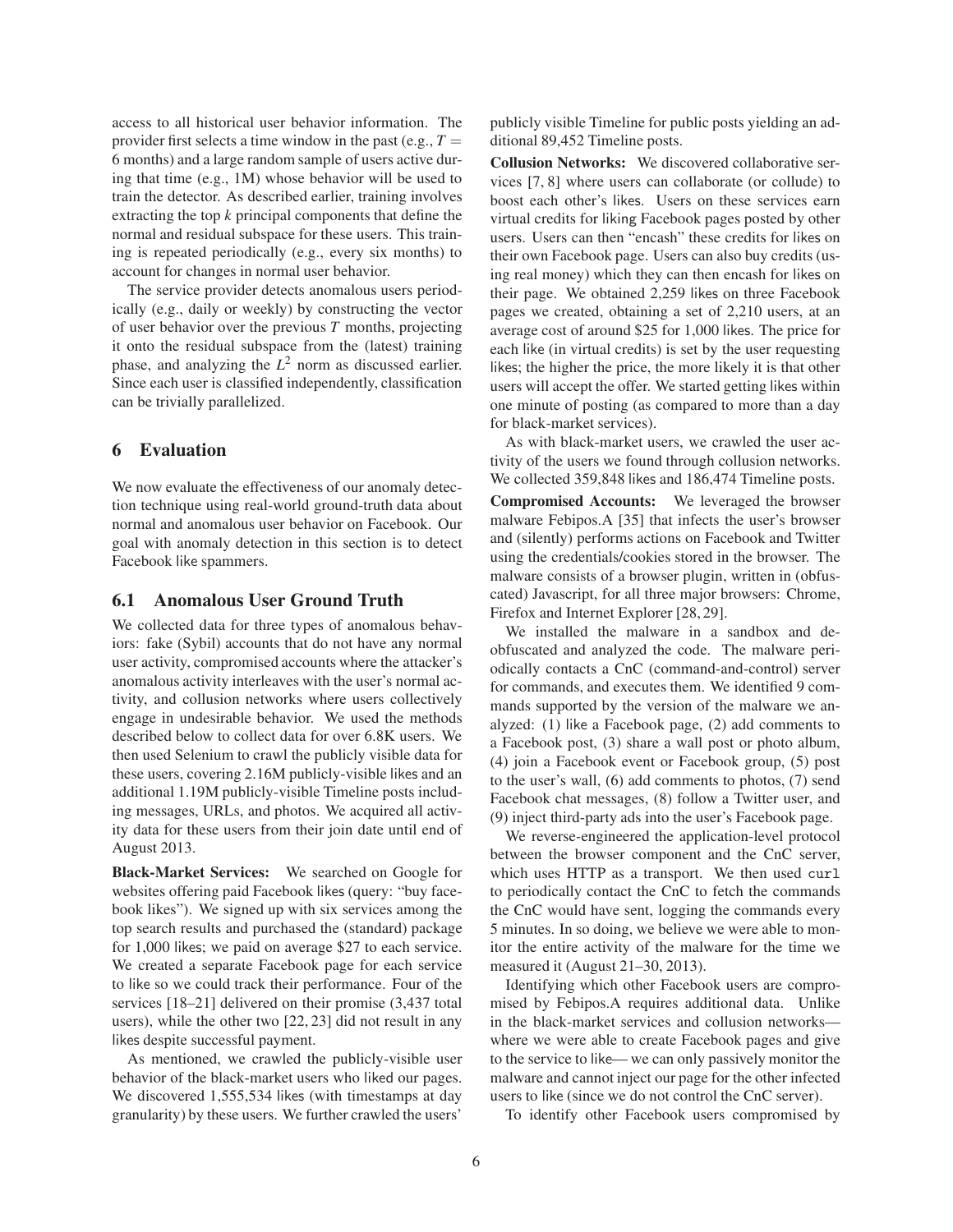Febipos.A, we identified two commands issued during the week we monitored the malware: one which instructed the malware to like a specific Facebook page, and second, to join a specific Facebook event. We use Facebook's graph search [26] to find other users that liked the specific page and accepted the specific event directed by the CnC. From this list we sampled a total of 4,596 users. Note, however, that simply because a user matched the two filters does not necessarily mean they are compromised by Febipos.A.

To improve our confidence in compromised users, we clustered the posts (based on content similarity) made to these users' walls and manually inspected the top 20 most common posts. Among these 20 posts, two posts looked suspicious. Upon further investigation, we found out that one of the post was also found on pages the malware was directed to like. The other post was present in the CnC logs we collected. The first was posted by 1,173 users while the second was posted by 135 users. We considered users from both these clusters and obtained a set of 1,193 unique users.<sup>6</sup> We collected 247,589 likes and 916,613 Timeline posts from their profile.

# 6.2 Ethics

We note that all money we paid to acquire anomalous likes were exclusively for pages both controlled by us and setup for the sole purpose of conducting the experiments in this paper. For the malware analysis, we ensured that our sandbox prevented the malware from executing the CnC's instructions. We did not seek or receive any account credentials of any Facebook user. Overall, we ensured that no other Facebook page or user was harmed or benefited as a result of this research experiment.

### 6.3 Normal User Ground Truth

We collected three datasets to capture normal user behavior. The first dataset is the 719 users that are part of the SIGCOMM [33] and COSN [24] Facebook groups. We picked these technically savvy users, despite the obvious bias, because we presume that these users are less likely to be infected by browser or other malware which we have found to be stealthy enough to avoid detection by non-technically-savvy users. An anomaly detector that has low false-positives on both this dataset as well as a more representative Facebook dataset is more likely to have a range that spans the spectrum of user behavior on Facebook.



Figure 2: Characterizing social activity of normal and anomalous users considered in our study based on activity on their Timeline.

For our second dataset, we use the random sampling of Facebook users described in Section 4.1. Note that this dataset may be biased in the opposite direction: while it is representative of Facebook users, an unknown fraction of them are fake, compromised, or colluding. Public estimates lower-bound the number of fake users at 3% [32], thus we expect some anomalies in this dataset.

A compromise between the two extremes is our third dataset: a 1-hop crawl of the social-neighborhood of the authors (a total of 1,889 users). This dataset is somewhat more representative of Facebook than the first dataset, and somewhat less likely to be fake, compromised, or colluding than the second dataset. Users in these three datasets in total had 932,704 likes and 2,456,864 Timeline posts putting their level of activity somewhere between the black-market service on the low end, and compromised users on the high end. This fact demonstrates the challenges facing anomaly detectors based on simplistic activity thresholds.

For the rest of the analysis in this paper, we use the random sampling dataset for training our anomaly detector, and the other two datasets for testing normal users.

Figure 2 plots the cumulative distribution (CDF) of likes and comments received on wall posts and the number of *social*<sup>7</sup> posts for all of our six datasets. The top figure plots the CDF of likes and comments on a logarithmic *x*-axis ranging from 1 to 1M, and the bottom figure plots the CDF of social posts (messages, URLs, photos). As is evident from the figure, black-market users are the least active, compromised users are the most active, and all three normal user datasets—as well as the collusion network users—fall in the middle and are hard to distin-

<sup>6</sup>The friendship network formed by these users has a very low edge density of 0.00023. Thus, even though they had similar posts on their Timeline, very few of them were friends with each other (further suggesting suspicious behavior).

 $7$ Posts that involve interaction with other users, e.g., photo tagging.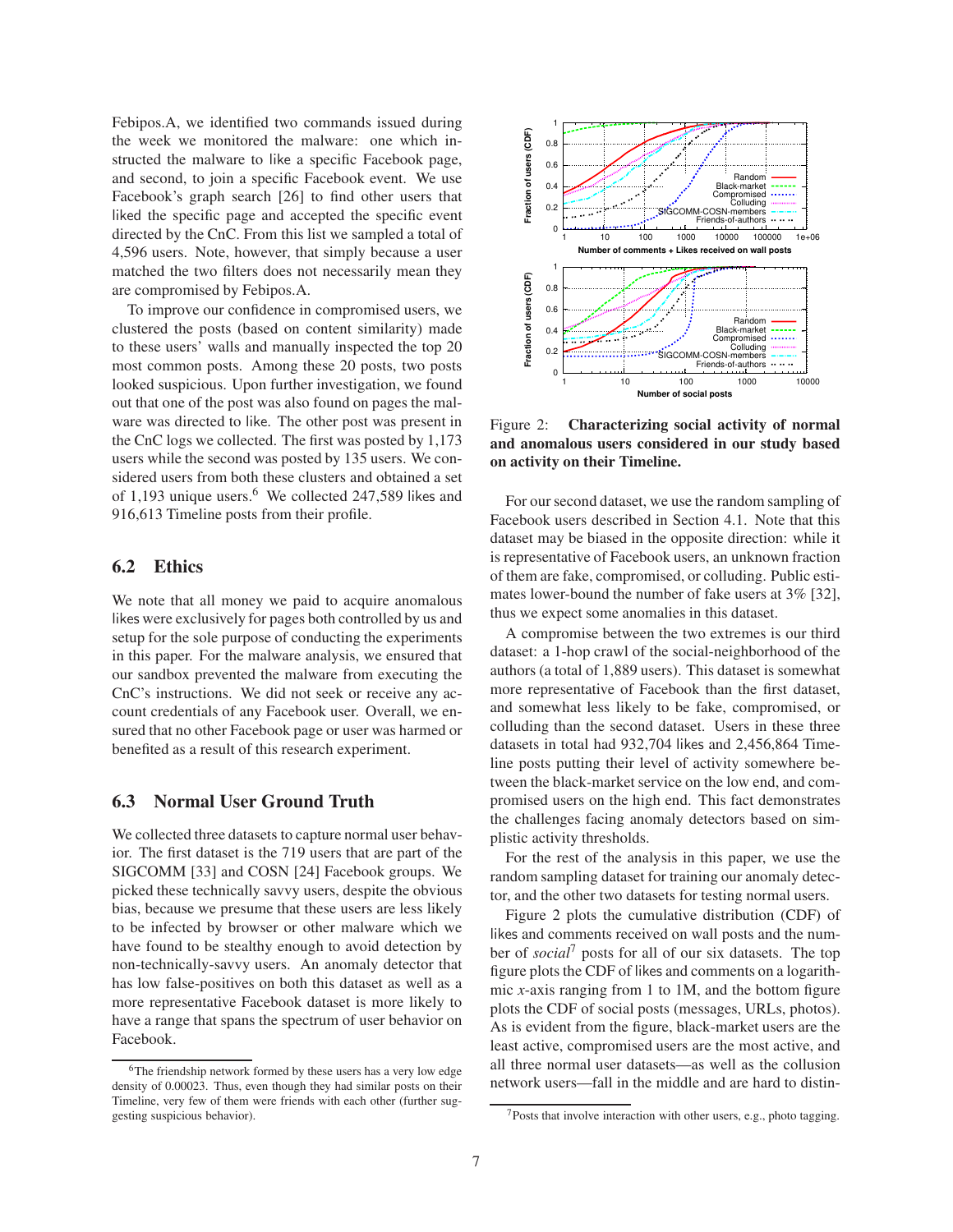

Table 1: Statistics of different types of users whose like activity (from June 2011 to August 2013) we analyze.



Figure 3: ROC curve showing the performance of our anomaly detector in distinguishing between normal and misbehaving users.

guish visually (especially for social post activity).

### 6.4 Detection Accuracy

Methodology: We analyze Facebook like activity from June 2011 to August 2013. We need to pay special attention to users that joined Facebook in the middle of our analysis period (or stopped being active) to avoid the degenerate case where the anomaly detection flags their lack of activity. We avoid this by considering a sixmonth sliding window that advances by one month. In each window, we consider users that joined before that window and had at least one like during the window. Unless otherwise mentioned, for the rest of the analysis in the paper, we consider only these users and their likes that fall within our period of analysis—data statistics are shown in Table 1. A user's behavior is flagged as anomalous if they are flagged in any one of the sliding time windows. They are flagged as anomalous in a window if the squared prediction error (SPE) exceeds the threshold parameter.

We set the detection threshold (conservatively) based on Facebook's estimate (from their SEC filings [32]) of users that violate terms of service. Facebook estimates around 3.3% users in 2013 to be undesirable (spam or duplicates). Recall that we train our anomaly detector on the like behavior of random Facebook users during much of the same period. We conservatively pick a training threshold that flags 3% of random accounts, and adjust our false-positive rate downwards by the same amount and further normalize it to lie in the range 0 to 1. We select the top-five components from our PCA output to build the normal subspace.

Results: Figure 3 plots the *receiver operating characteristic* (ROC) curve of our detector when evaluated on all datasets for normal and anomalous user behavior (except random, which was used to train the detector) as we perform a parameter-sweep on the detection threshold. The *y*-axis plots the true-positive rate  $(\frac{TP}{TP+FN})$  and the *x*-axis plots the false-positive rate  $\left(\frac{FP}{FP+TN}\right)$  where *T P*,*TN*,*FP*,*FN* are true-positive, true-negative, falsepositive, and false-negative, respectively. The area under the ROC curve for an ideal classifier is 1, and that for a random classifier is 0.5. For the mix of misbehaviors represented in our ground-truth dataset, the spatio-temporal features performs best, with an area under the curve of 0.887, followed closely by temporal and spatial features at 0.885 and 0.870, respectively.

By combining the set of users flagged by all three features, our detector is able to flag 66% of all misbehaving users at a false-positive rate of 0.3%. If we compare this with a naïve approach of flagging users based on a simple like volume/day (or like categories/day) cut-off (i.e., by flagging users who exceed a certain number of likes per day or topic categories per day) we can only detect 26% (or 49%) of all misbehaving users at the same falsepositive rate. This further suggests that our PCA-based approach is more effective than such naïve approaches at capturing complex normal user behavior patterns to correctly flag misbehaving users.

Figure 4 and Table 2 explore how the set of features performed on the three classes of anomalous behavior. Spatio-temporal features alone flagged 98% of all activity for users acquired through the four black-market services. 61% (939K) of black-market activity was flagged as anomalous by all three sets of features. Due to the dominant nature of the spatio-temporal features on the black-market dataset, there is insufficient data outside the spatio-temporal circle to draw inferences about the other features. The three features performed more evenly on the dataset of compromised and colluding users, with 43.9% and 78.7% of the anomalous user behavior respectively being flagged by all three sets of features, and 64% and 91% respectively being flagged by at least one. Except in the black-market case, no class of features dominates, and combined they flag 94.3% of all anomalous user behavior in our dataset.

#### 6.5 Error Analysis

To better understand our false-negative rate, Figure 5 plots the likelihood of detection as a function of the level of activity (number of likes) for each class of anomalous traffic. Unlike black-market users that are easily detected at any level of activity, the anomaly detector does not flag compromised and colluding users with low activity. This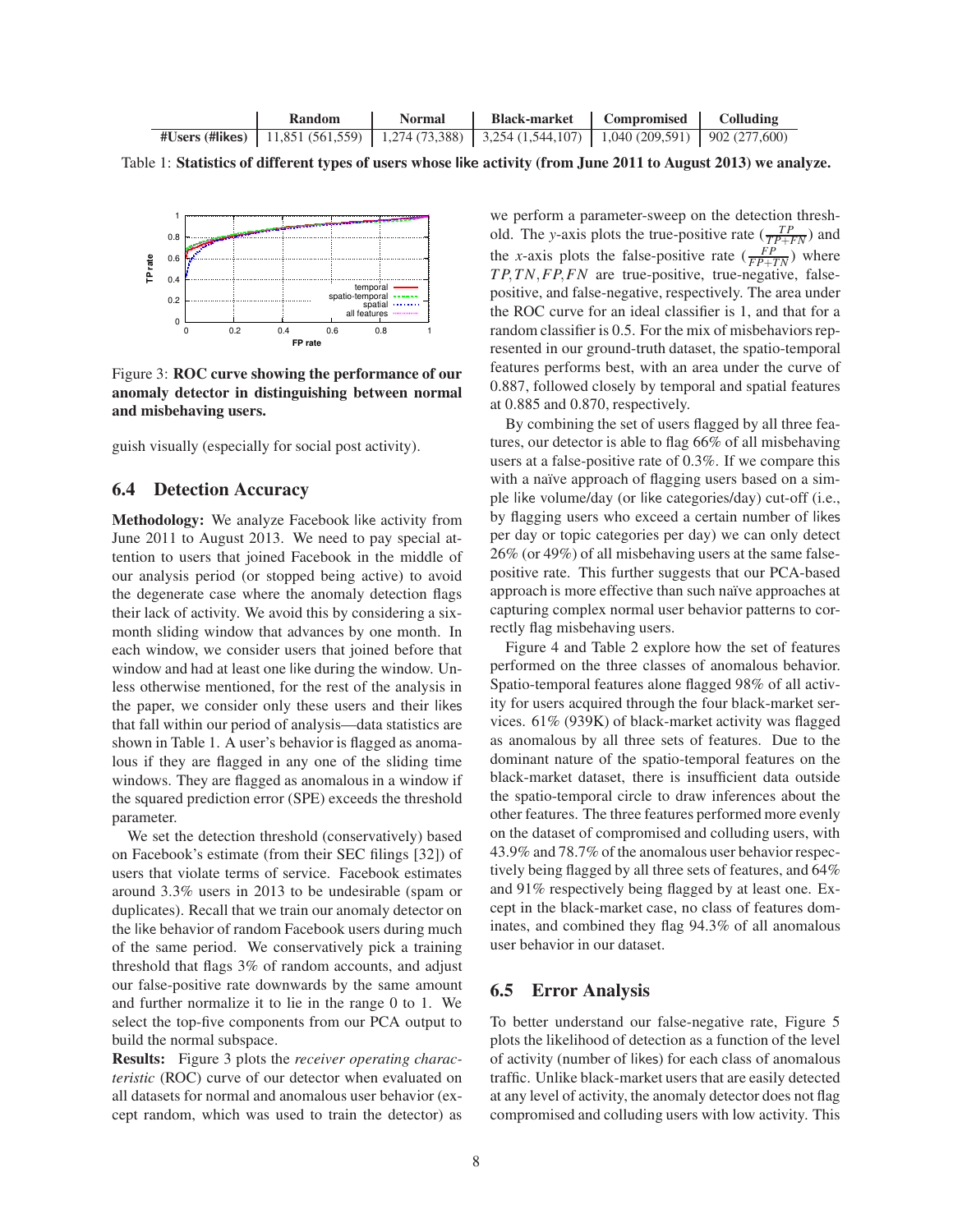

Figure 4: Venn diagram illustrating performance of different features in detecting different classes of anomalous user behavior. The numbers indicate number of likes flagged.

| <b>Identity</b> | <b>Identities</b>   | Likes flagged             |                 |                 |                 |
|-----------------|---------------------|---------------------------|-----------------|-----------------|-----------------|
| type            | <b>flagged</b>      | Total                     | <b>Temporal</b> | Spatio-temporal | <b>Spatial</b>  |
| Black-market    | $2.987/3.254(91\%)$ | 1,526,334/1,544,107 (98%) | 994,608 (64%)   | 1,524,576 (98%) | 1,215,396 (78%) |
| Compromised     | 171/1,040(16%)      | 134,320/209,591 (64%)     | 104,596 (49%)   | 123,329 (58%)   | 116,311(55%)    |
| Colluding       | 269/902 (29%)       | 254,949/277,600 (91%)     | 246,016 (88%)   | 232,515 (83%)   | 237,245 (85%)   |

Table 2: Performance of different features in detecting different classes of anomalous user behavior.

is consistent with compromised and colluding user behavior being a blend of normal user behavior intermixed with attacker behavior. At low levels of activity, the detector lacks data to separate anomalous behavior from noise. However, as the attacker leverages the account for more attacks, the probability of detection increases. It increases faster for colluding users, where the user is choosing to engage in anomalous activity, and more slowly for compromised accounts where the user contributes normal behavior to the blend.

Figure 6 compares anomalous user behavior that was not flagged by our detector to the behavior of normal users. As is evident from the figure, the false-negatives for compromised and colluding users appear indistinguishable from normal user behavior, especially when compared to the behavior of colluding and compromised



Figure 5: Higher like activity generally correlates with higher detection rates, however limits for normal user behavior being flagged are 50–100 likes higher than for anomalous user behavior.

users that were flagged. Our hypothesis (consistent with the previous paragraph) is that these false-negative users are newly compromised users or users newly recruited to the collusion network, and their overall behavior has not yet diverged significantly enough to be considered an anomaly.

Regarding false-positives, we expect some fraction of users to be flagged, since an unknown fraction of the normal users may be infected by malware. Our false-



Figure 6: Characterizing activity of users that are not flagged in the compromised and colluding set and comparing them with normal users who were not flagged.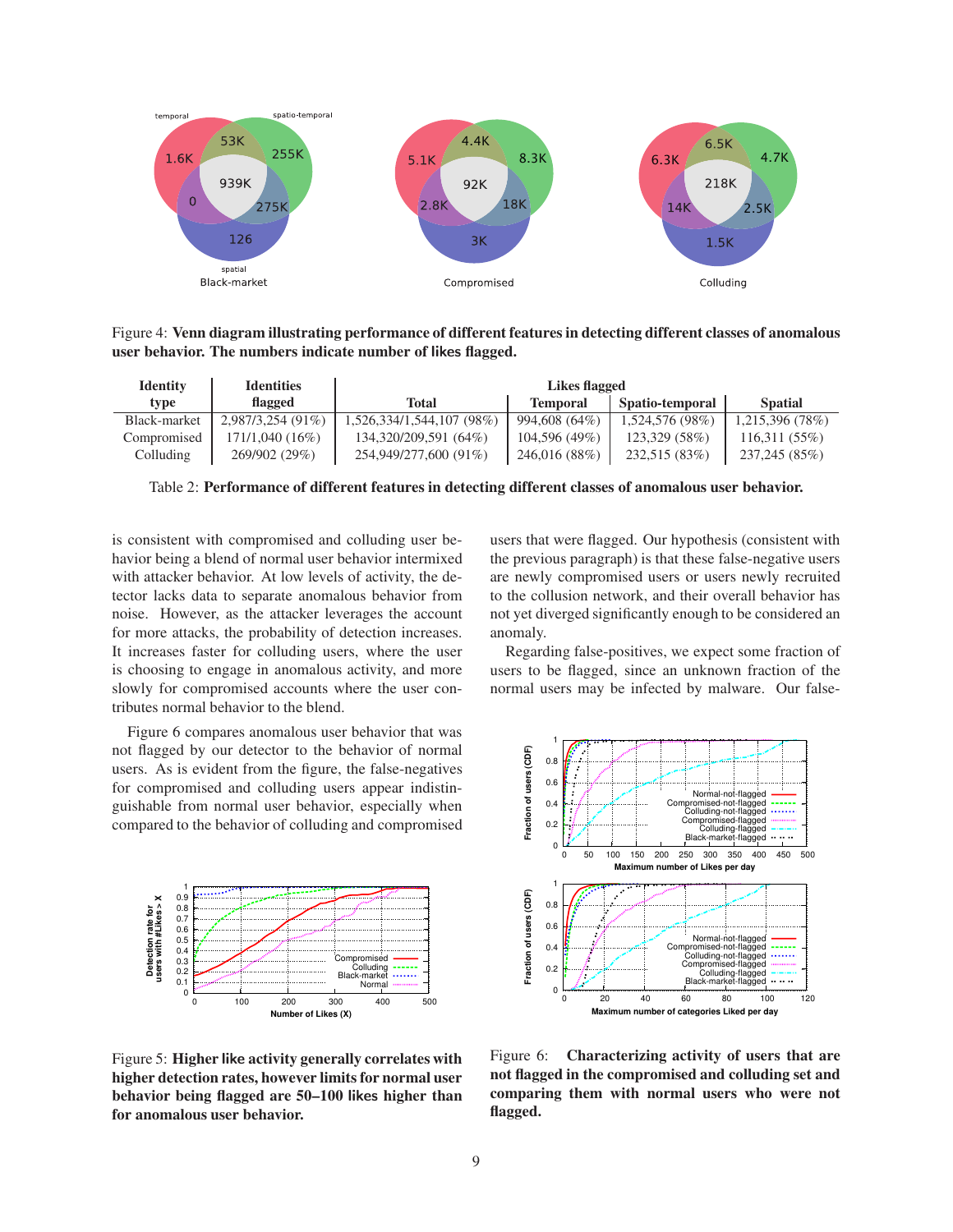

Figure 7: False-positive rate (unadjusted) and truepositive rate as we vary the number of principal components chosen for the normal subspace. Our detector is stable for small variations in the number of principal components chosen.

positive rate is under 3.3%, which when adjusted for the fraction of users Facebook expects to be anomalous [32], suggests a false-positive rate of 0.3%. We specifically note in Figure 5 that the threshold before normal user behavior is flagged is consistently 50–100 likes higher than that for compromised users for the same *y*-axis value. Thus, our anomaly detection technique accommodates normal users that are naturally prone to clicking on many likes.

# 6.6 Robustness

Next we evaluate the sensitivity of our detector to small variations in the number of principal components chosen for the normal subspace. Figure 7 plots the true-positive rate and the false-positive rate (unadjusted) as we vary *k*, the number of principal components used to construct the normal subspace. As is evident from the figure, our detection accuracy does not change appreciably for different choices of *k*. Thus our detector is quite robust to the number of principal components chosen.

#### 6.7 Adversarial Analysis

In this section, we consider two classes of attackers: first, where the attacker scales back the attack to avoid detection, and second, where the attacker attempts to compromise the training phase.

Scaling Back: Figure 8 explores the scenario where attackers scale back their attacks to avoid detection. Specifically, we simulate the scenario where we subsample likes uniformly at random from our ground-truth attack traffic (black-market, compromised and colluding) until the point a misbehaving user is no longer flagged by the anomaly detector. As users' behavior spans multiple six month time windows, for each user we consider the



Figure 8: Distribution of number of anomalous likes before anomalous users are flagged by our approach. For comparison, we show the actual number of anomalous likes we received.

window in which the user displayed maximum misbehavior (maximum number of likes in this case). In this way, we analyze the extent to which we can constrain attackers during their peak activity period. We find that our current model parameters constrains attackers by a factor of 3 in the median case, and by an order of magnitude at the 95*th* percentile.

Compromising Training: An attacker that controls a sufficiently large number of users may attempt to compromise the training phase by injecting additional likes, thereby distorting the principal components learned for normal users [39, 55, 56]. The compromised detector would have a higher false-negative rate, since more anomalous behavior would fall within the normal subspace. At a high level, this attack may be mitigated by defense-in-depth, where multiple techniques can be used to filter users selected for the training set.

The first defense-in-depth technique is the attacker's need to control a sufficiently large number of anomalous users. We first note that our training data already contains an estimated 3% anomalous users, and that the trained detector has good performance on the ROC curve. Since users in the training set are sampled uniformly at random from all users, an attacker with equivalent power would need to be in control of over 30*M* users (given Facebook's user base of over 1*B* users). In comparison, one of the largest botnets today is estimated to have fewer than 1 million bots [47]. A related issue is that the quantity of like volume that must be injected to affect the detector depends on the overall volume of likes in the system, which is information that is not likely to be readily available to the attacker.

Assuming the attacker is able to amass this large a number of users, the next defense-in-depth technique is to sanitize training data, where anomalous users discovered in one time window are excluded from being used for training in all subsequent time windows [39]. Thus if an attacker ends up altering like traffic significantly in one time window, it could lead to detection and further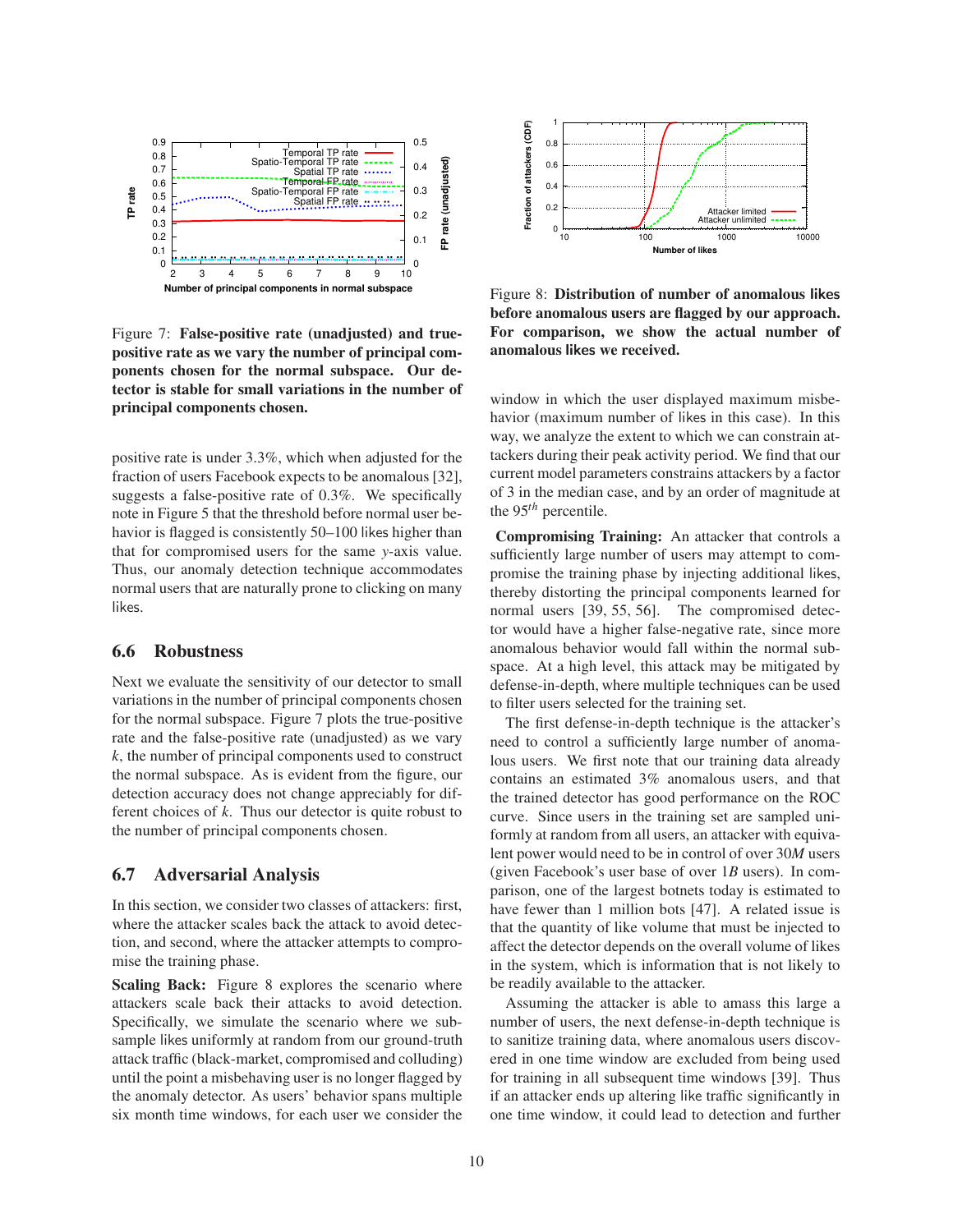removal of those anomalous users from the training set.

Finally, variants of PCA that are more robust to outliers can be used to further harden the training phase from compromise. Croux et al. [9, 39] proposed the robust PCA-GRID algorithm that reduces the effect of outliers in the training data. Using this approach one can compute principal components that maximize a more robust measure of data dispersion – the *median absolute deviation* without under-estimating the underlying variance in the data. Such an algorithm could yield robust estimates for the normal subspace.

# 6.8 Scalability

As discussed earlier, classifying users can be trivially parallelized once the training phase is complete. Thus our primary focus in this section is on evaluating the scalability of the training phase.

Space: The total space requirement of the training phase is  $O(n \times m)$  where *n* is the number of input dimensions (typically a few hundred), and *m* is the number of users in the training set (typically a few million). Thus the space needed to store the matrix is at most a few gigabytes, which can easily fit in a typical server's memory.

Computation: The primary computation cost in PCA arises from the eigenvalue decomposition of the covariance matrix of the feature vectors, which is a low-order polynomial time algorithm with complexity  $O(n^3 +$  $n<sup>2</sup>m$ ). Eigenvalue decomposition is at the heart of the PageRank algorithm (used in early search engines) for which efficient systems exist to handle input data several orders of magnitude larger than our need [1]. Furthermore, efficient algorithms for PCA based on approximation and matrix sketching have been designed which have close to  $O(mn)$  complexity [46, 57].

#### 7 Detecting Click-Spam on Facebook Ads

So far, we have discussed the performance of our anomaly detector in detecting diverse attack strategies. Next, we demonstrate another real world application of our technique: detecting click-spam on Facebook ads. Click-spam in online ads—where the advertiser is charged for a click that the user did not intend to make (e.g., accidental clicks, clicks by bots or malware)—is a well-known problem in web search [11, 12], and an emerging problem for Facebook ads [2, 16, 17].

### 7.1 Click-Spam in Facebook

To gain a preliminary understanding of Facebook clickspam, we signed up as an advertiser on Facebook. We set up an ad campaign targeting users in the USA aged between 15 and 30. The campaign advertised a simple user



Figure 9: Summary of click statistics for real and bluff ad campaigns on Facebook.

survey page about Facebook's privacy settings. When clicked, the ad leads to our heavily instrumented landing page to capture any user activity such as mouse clicks, mouse movement, or keyboard strokes. Of the 334 original ad clicks Facebook charged us for, only 61 (18.3%) performed any activity on the landing page (e.g., mouse move). Figure 9(a) shows how users proceeded after clicking the ad. Percentages are relative to the number of ad clicks Facebook charged us for. Shaded boxes are undesirable terminal states that suggest click-spam. For instance, 106 users (31.7%) did not even complete the first HTTP transaction to load the page (e.g., closed the tab, or pressed the back button immediately after clicking the ad).

To distinguish between unintentional clicks and intentional clicks followed by lack of interest in our page, we ran Bluff Ads [11,38] that are ads with identical targeting parameters as the original ad, but nonsensical content. Our bluff ad content was empty. Figure 9(b) shows that our bluff ad performed identically to the original ad, both qualitatively and quantitatively; of 301 clicks in roughly the same time-frame as the original ad, almost 30% did not complete first HTTP, etc. From our data it appears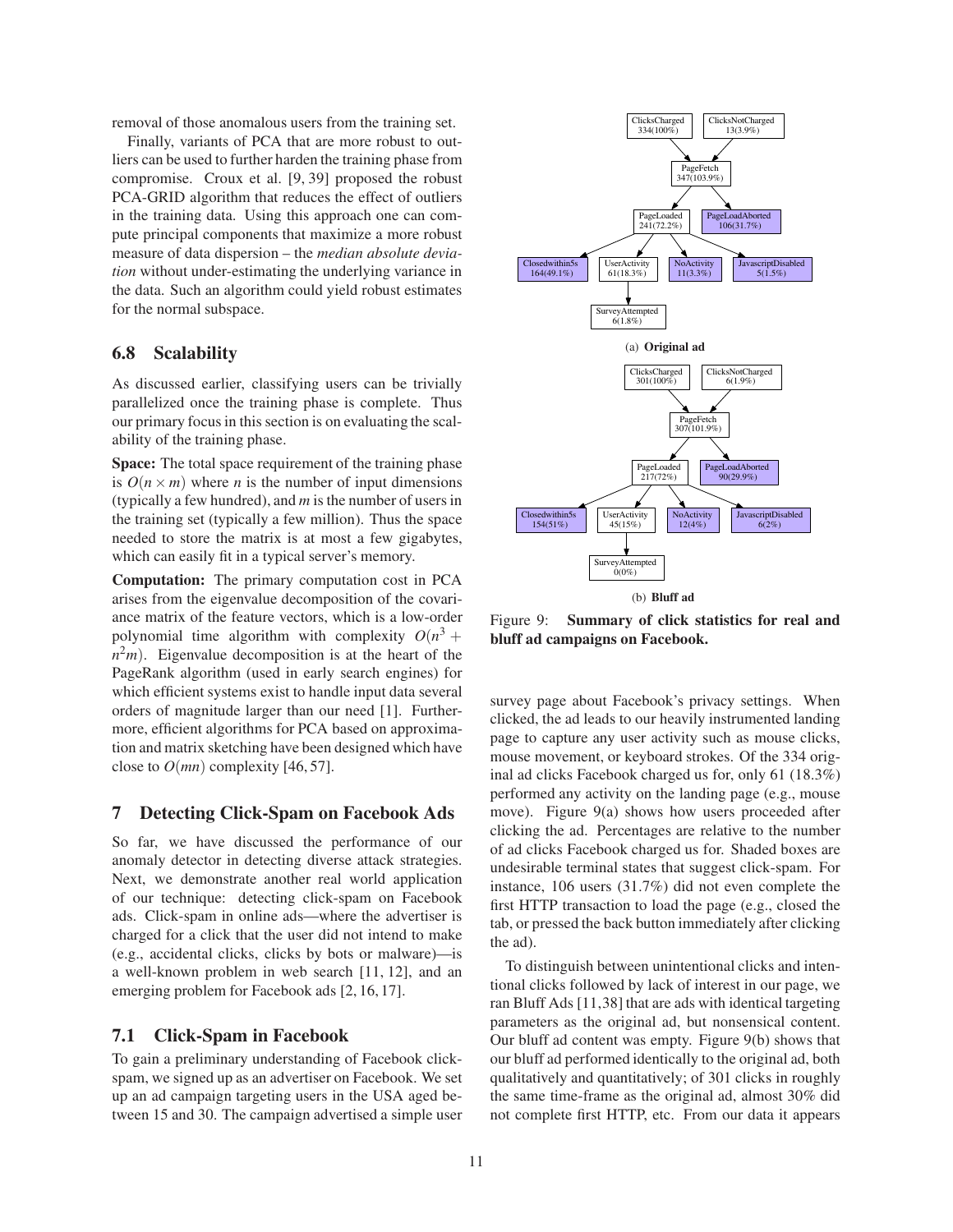that the content of the ad has no effect on clicks on Facebook ads that we were charged for, a strong indicator of click-spam.

#### 7.2 Anomalous Clicks in Facebook Ads

In order to analyze anomalous user behavior, our approach requires information from the user's profile. Due to a change in how Facebook redirects users on ad clicks [42], we were unable to identify the users that clicked on our ad in the experiment above. Fortunately, Facebook offers a different type of ad campaign optimization scheme—maximizing likes—where the destination must be a Facebook page as opposed to an arbitrary website. With such ads, it is possible to identify the users that clicked on such an ad, but not possible to instrument the landing page to get rich telemetry as above. We chose this campaign optimization option for maximizing likes to the advertised page.

We set up 10 ad campaigns, listed in Table 3, targeting the 18+ demographic in 7 countries: USA, UK, Australia, Egypt, Philippines, Malaysia and India. Our 10 campaigns were about generic topics such as humor, dogs, trees, and privacy awareness. Our ad contained a like button, a link to the Facebook page, some text, and an image describing the topic of the ad. We ran these ads at different points in time: Campaigns 1 to 4 were run in February 2014, while campaigns 5 to 10 were run in January 2013. In total, we received 3,766 likes for all our pages. For most of the campaigns targeting India (especially #7), we received 80% of the likes within 10 minutes, which is very anomalous.

We first checked whether we obtained most of these likes via social cascades (i.e., a user liking a page because their friend liked it), or from the Facebook ads directly. To do so, we analyzed the edge density of all friendship networks (graph formed by friendship links between users) formed by users of each ad campaign. We find the edge density of friendship networks for all campaigns to be very low (e.g., the friendship network edge density for users in campaign #8 was only 0.000032). This strongly suggests that the Facebook ads, rather than any social cascades, were responsible for the likes.

Out of 3,766 likes, we were able to crawl the identity of the users clicking like for 3,517 likes. <sup>8</sup> Next, we apply our anomaly detection technique from Section 5 with the same training data and model parameters that we used in Section 6 to 2,767 users (out of 3,517) who fall within our 26-month training window. The penultimate column in Table 3 lists the number of users tested in each campaign, and the last column lists the number of users flagged as click-spam.

Of the 2,767 users that clicked our ads in this experiment, 1,867 were flagged as anomalous. Figure 10 plots the like activity of the users we flagged as anomalous relative to our normal user behavior dataset, and the blackmarket user dataset that serves as our ground-truth for anomalous user activity. The flagged users from our ad dataset have an order of magnitude more like activity than the black-market users, and nearly two orders of magnitude more like activity than normal users; they also like twice as many categories as black-market users and almost an order of magnitude more categories than normal users.

### 7.3 Anomaly Classification

To better understand the click-spam we observed, we attempt to classify the ad users as one of our three groundtruth anomalous behaviors: black-market, compromised, and collusion. Note that anomaly classification in this section is unrelated to the anomaly detection approach from Section 5.

We use the *k*-Nearest Neighbor (*k*NN) algorithm for classification. We train the classifier using ground-truth labels for black-market, compromised, and colluding users. The input feature vectors can be formed in different ways: First, we can capture user behavior by projecting it on to the normal and residual subspace. The normal projection reflects normal behavior and the residual projection captures noisy or deviant behavior of a user. Second, we know that user behavior can also be expressed using temporal, spatio-temporal and spatial features. By leveraging all these different combinations, we built 6 classifiers using 6 different feature vectors (2 projections



Figure 10: **Characterizing activity of users flagged** in the ad set. Note that most flagged ad users like a much larger number of categories/likes per day than normal and black-market users.

<sup>8</sup>The Facebook user interface does not always show the identity of all users who like a page.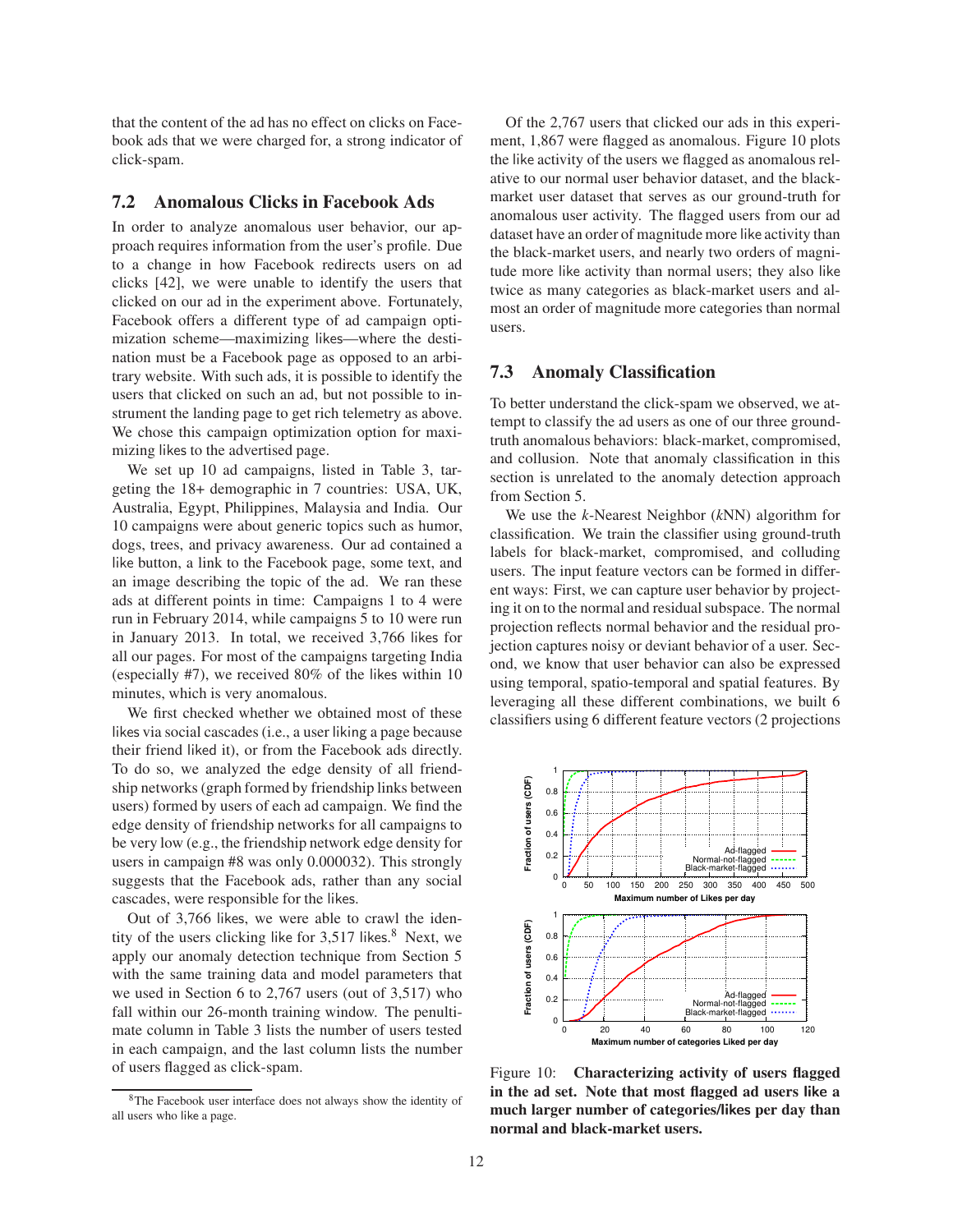|          |                              |                            |                          | <b>Users</b> |               |         |
|----------|------------------------------|----------------------------|--------------------------|--------------|---------------|---------|
| Campaign | Ad target                    | Cost per like $(\epsilon)$ | Total spent $(\epsilon)$ | <b>Total</b> | <b>Tested</b> | Flagged |
|          | US                           | 1.62                       | 192.43                   | 119          | 76            | 43      |
| 2        | UK.                          | 1.95                       | 230.05                   | 118          | 69            | 27      |
| 3        | AU                           | 0.87                       | 158.89                   | 182          | 88            | 38      |
| 4        | Egypt, Philippines, Malaysia | 0.08                       | 47.69                    | 571          | 261           | 135     |
| 5        | India                        | 0.13                       | 30.00                    | 230          | 199           | 137     |
| 6        | India                        | 0.11                       | 22.71                    | 209          | 169           | 99      |
| 7        | India                        | 0.09                       | 22.61                    | 250          | 199           | 114     |
| 8        | India, US, UK                | 0.22                       | 242.72                   | 1,099        | 899           | 791     |
| 9        | India                        | 0.12                       | 30.00                    | 247          | 215           | 143     |
| 10       | India                        | 0.07                       | 50.00                    | 741          | 632           | 372     |

Table 3: Anomalies flagged for different ad campaigns. We observe a significant fraction of anomalous clicks for all campaigns.

 $\times$  3 features). Each classifier, given an unlabeled user from the ad set, predicts a label for the user.

We use a simple ensemble learning technique of *majority voting* to combine the results of all the classifiers; this also means that there could be test instances that may not be labeled due to lack of consensus. We choose the most recent six-month time window (March to August 2013) in our dataset and use all known misbehaving users (black-market, compromised and colluding) in that window for training the classifier and apply this technique to the 1,408 flagged ad users who fall in that window. To balance classes for training, we randomly under-sample larger classes (black-market and colluding) and use 780 users in each of black-market, colluding and compromised set for training. For each classifier, we pick a value of *k* that gives the lowest misclassification rate for 10-fold cross validation on the training data. We next apply our trained classifier to predict the unlabeled ad users. Results are averaged over 50 different random trials and we observe an average misclassification rate of 31% (standard deviation of 0.5) based on crossvalidation in the training phase. Table 4 shows the statistics for the labels predicted for the flagged ad users. We find that the majority of ad users (where we had majority agreement) are classified as black-market or compromised.

| <b>Classified As</b>        | <b>Number of users</b> |
|-----------------------------|------------------------|
| Black-market                | 470                    |
| Compromised                 | 109                    |
| Colluding                   | 345                    |
| Unclassified (no consensus) | 484                    |

#### Table 4: Anomaly class predicted for the ad users that are flagged.

While the level of anomalous click traffic is very surprising, it is still unclear what the incentives are for the attacker. One possibility is that black-market accounts and compromised accounts are clicking (liking) ads to generate cover traffic for their misbehavior. Another possibility is that the attacker is trying to drain the budget of some advertiser by clicking on ads of that advertiser. We plan to explore this further as part of future work.

#### 8 Corroboration by Facebook

We disclosed our findings to Facebook in March 2014, and included a preprint of this paper. Our primary intent in doing so was to follow responsible disclosure procedures, and to allow Facebook to identify any ethical or technical flaws in our measurement methodology. We were informed that Facebook's automated systems detect and remove fake users and fraudulent likes.

Table 5 tabulates the users (flagged by our detector) and likes that were removed between the time we conducted our experiments and June 2014. While very few users were removed by Facebook, a sizable fraction of their likes across all pages were indeed removed confirming the accuracy of our detector. To establish a baseline for the fraction of users and likes removed by Facebook's automated systems we find that from our random user dataset (Section 4) only 2.2% users, and 32% of all their likes were removed over a ten month period. For blackmarket, compromised, and colluding users (ground-truth anomalous user dataset from Section 6), over 50% of all their likes had been removed over 6–10 months. Over 85% of the all likes of users that clicked our ad were removed within four months. Recall that our ad was targeted to normal Facebook users and we did not use any external services to acquire ad likes; nevertheless, 1,730 of the 3,517 likes we were charged for in February 2014 had been removed by Facebook's fraudulent like detection system by June 2014, corroborating our earlier result that a large fraction of users that clicked on our ad are anomalous both by our definition as well as Facebook's.<sup>9</sup> As of this writing we have not received any

<sup>&</sup>lt;sup>9</sup>While Facebook allows users to un-like pages, according to Facebook insights [30] we had only 56 un-likes across all our pages, which we exclude from our analysis.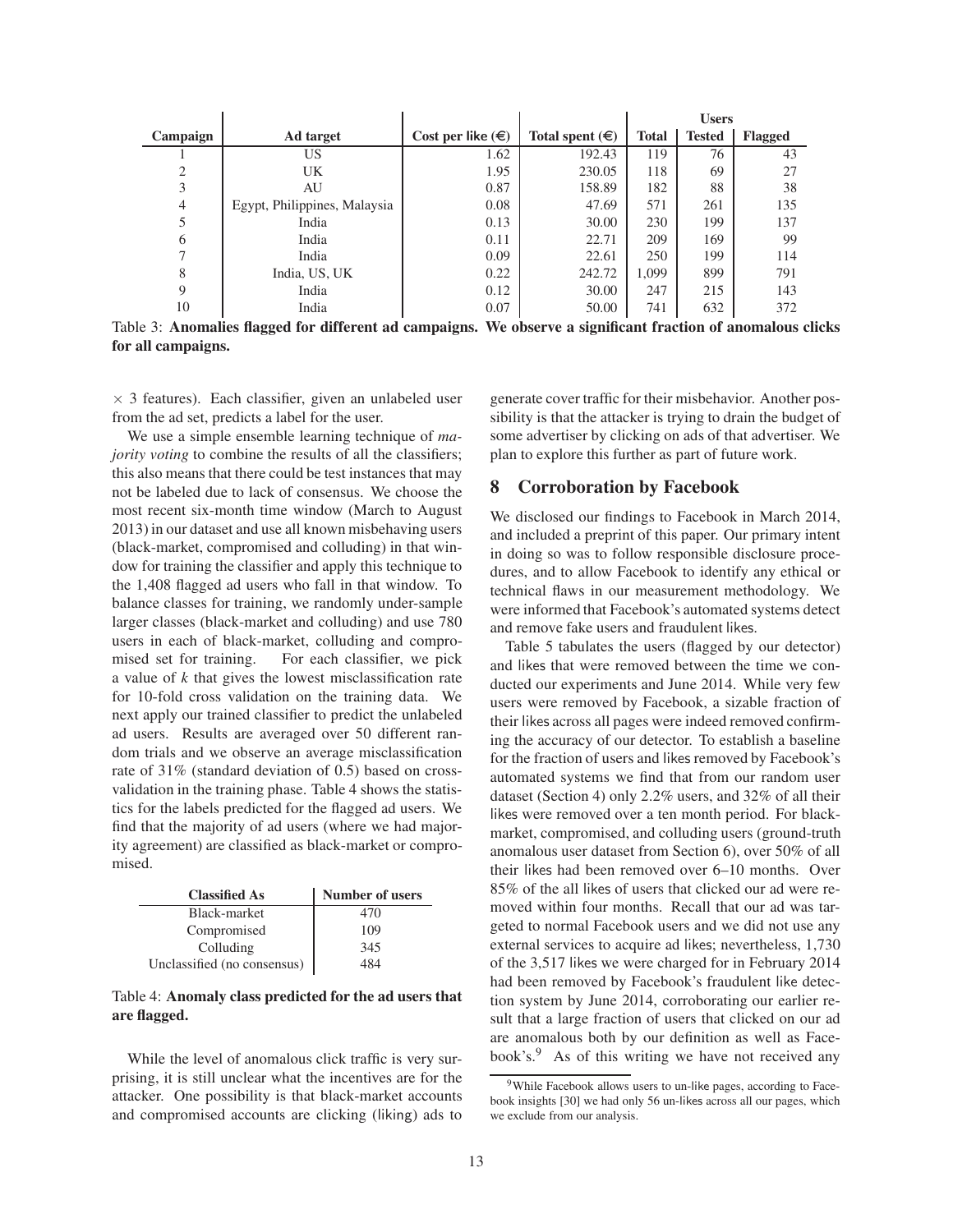| <b>Removed by Facebook's automated systems</b> |              |                    |                   |                 |  |
|------------------------------------------------|--------------|--------------------|-------------------|-----------------|--|
|                                                | <b>Users</b> | likes on all pages | likes on our page | <b>Timespan</b> |  |
| Normal User Dataset (Section 4)                |              |                    |                   |                 |  |
| Random users                                   | 262/12K      | 179K/561K          | n/a               | 10 months       |  |
|                                                |              |                    |                   |                 |  |
| Ground-Truth Anomaly Dataset (Section 6)       |              |                    |                   |                 |  |
| Black-market                                   | 228/2987     | 715K/1.5M          | 2829/3475         | 10 months       |  |
| Compromised                                    | 3/171        | 80K/134K           | n/a               | 7 months        |  |
| Colluding                                      | 9/269        | 181K/254K          | 1879/2259         | 6 months        |  |
|                                                |              |                    |                   |                 |  |
| Facebook Ads Dataset (Section 7)               |              |                    |                   |                 |  |
| Ad clicks                                      | 51/1867      | 2.9M/3.4M          | 1730/35179        | 4 months        |  |

Table 5: Fraction of users and likes flagged by us removed by Facebook's automated system, as of June 2014.

credit adjustments for the likes charged to our advertiser account that Facebook's fraudulent like detection system since identified and removed.

# 9 Related Work

We survey approaches to detecting misbehaving identities along three axes.

Leveraging Hard-to-earn Attributes: Manual verification of users would be ideal to avoiding Sybils in crowdsourcing systems but does not scale for large-scale systems. Additionally, normal users may not join the system for privacy reasons due to the effort required to be verified. Current systems typically employ CAPTCHA or phone verification to raise the barrier by forcing the attacker to expend greater effort. Although pervasive, attackers try to evade these schemes by employing Sybil identities that use sites like Freelancer or Amazon's Mechanical Turk to exploit the differences in value of human time in different countries [51]. However, steps taken by service providers to raise the barrier for fake account creation complements our proposed defense because each account flagged as anomalous raises the cost for the attacker.

In OSNs, where identities are associated with each other through hard-to-earn endorsement and friend edges, several graph-based Sybil detection schemes have been developed over the years [10, 52, 61, 66, 67]. Such schemes make assumptions about the OSN graph growth and structure, for example that creating and maintaining edges to honest identities requires significant effort [48], or that honest OSN regions are fast-mixing [66, 67]. However, recent studies cast doubts on these assumptions and subsequently on the graph-based Sybil defense techniques. Specifically, Yang et al. [65] observe that Sybils blend well into the rest of OSN graphs, while Mohaisen et al. [49] find that most OSN graphs are not fast-mixing, and that detection schemes may end up accepting Sybil identities and/or wrongly expelling honest identities [62].

Supervised Learning: Most existing work on detecting misbehaving identities in social networks leverage supervised learning techniques [14,40,53]. Lee et al. [40] propose a scheme that deploys honeypots in OSNs to attract spam, trains a machine learning (ML) classifier over the captured spam, and then detects new spam using the classifier. Rahman et al. [53] propose a spam and malware detection scheme for Facebook using a Support Vector Machines-based classifier trained using the detected malicious URLs. The COMPA scheme [14] creates statistical behavioral profiles for Twitter users, trains a statistical model with a small manually labeled dataset of both benign and misbehaving users, and then uses it to detect compromised identities in Twitter.

While working with large crowdsourcing systems, supervised learning approaches have inherent limitations. Specifically they are attack-specific and vulnerable to *adaptive* attacker strategies. Given the adaptability of the attacker strategies, to maintain efficacy, supervised learning approaches require labeling, training, and classification to be done periodically. In this cat-and-mouse game, they will always lag behind attackers who keep adapting to make a classification imprecise.

Unsupervised Learning: Unsupervised learning-based anomaly detection has been found to be an effective alternative to non-adaptive supervised learning strategies [12, 45, 60, 63, 64]. For example, Li et al. [45] propose a system to detect volume anomalies in network traffic using unsupervised PCA-based methods. AutoRE [64] automatically extracts spam URL patterns in email spam based on detecting the bursty and decentralized nature of botnet traffic as anomalous.

In crowdsourcing scenarios, Wang et al. [63] proposed a Sybil detection technique using server-side clickstream models (based on user behavior defined by clickthrough events generated by users during their social network browsing sessions). While the bulk of the paper presents supervised learning schemes to differentiate between Sybil and non-Sybils based on their clickstream behavior, they also propose an unsupervised approach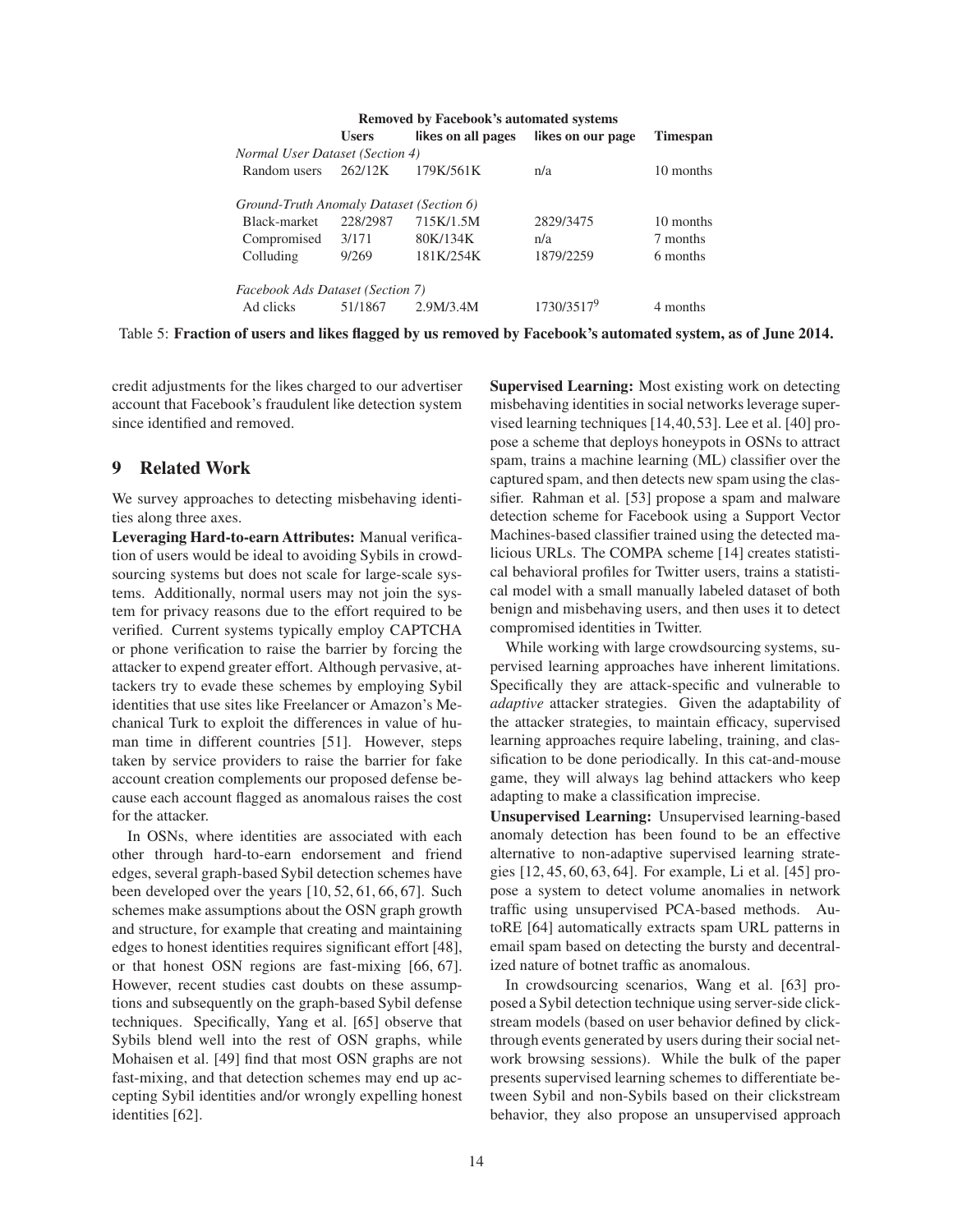that builds clickstream behavioral clusters that capture normal behavior and users that are not part of normal clusters are flagged as Sybil. However, their approach still requires some constant amount of ground-truth information to figure out clusters that represent normal click-stream behavior. Tan et al. [60] use a user-link graph along with the OSN graph to detect some honest users with supervised ML classifier and then perform an unsupervised analysis to detect OSN spam. Copy-Catch [3] detects fraudulent likes by looking for a specific attack signature — groups of users liking the same page at around the same time (*lockstep behavior*). Copy-Catch is actively used in Facebook to detect fraudulent likes, however as evidenced in Table 5, it is not a silverbullet.

While we welcome the push towards focusing more on unsupervised learning strategies for misbehavior detection, most of the current techniques are quite ad hoc and complex. Our approach using Principal Component Analysis provides a more systematic and general framework for modeling user behavior in social networks, and in fact, our PCA-based approach could leverage the user behavior features (e.g., user click-stream models [63]) used in existing work for misbehavior detection.

#### 10 Conclusion

We propose using Principal Component Analysis (PCA) to detect anomalous user behavior in online social networks. We use real data from three social networks to demonstrate that normal user behavior is lowdimensional along a set of latent features chosen by PCA. We also evaluate our anomaly detection technique using extensive ground-truth data of anomalous behavior exhibited by fake, compromised, and colluding users. Our approach achieves a detection rate of over 66% (covering more than 94% of misbehavior) with less than 0.3% false positives. Notably we need no *a priori* labeling or tuning knobs other than a configured acceptable false positive rate. Finally, we apply our anomaly detection technique to effectively identify anomalous likes on Facebook ads.

#### Acknowledgements

We thank the anonymous reviewers and our shepherd, Rachel Greenstadt, for their helpful comments. We also thank Arash Molavi Kakhki for his assistance with the Yelp dataset and Mainack Mondal for helping with the ad experiments. This research was supported in part by NSF grants CNS-1054233, CNS-1319019, CNS-0905565, CNS-1018266, CNS-1012910, and CNS-1117039, and by the Army Research Office under grant W911NF-11- 1-0227.

## References

- [1] Apache Mahout. http://mahout.apache.org/.
- [2] Facebook Advertisement Value (BBC). http://www.bbc.co. uk/news/technology-18813237.
- [3] BEUTEL, A., XU, W., GURUSWAMI, V., PALOW, C., AND FALOUTSOS, C. Copycatch: Stopping group attacks by spotting lockstep behavior in social networks. In *Proc. of WWW* (2013).
- [4] BHATTACHARYA, P., GHOSH, S., KULSHRESTHA, J., MON-DAL, M., ZAFAR, M. B., GANGULY, N., AND GUMMADI, K. P. Deep Twitter Diving: Exploring Topical Groups in Microblogs at Scale. In *Proc. of CSCW* (2014).
- [5] CATTELL, R. B. The Scree Test For The Number Of Factors. *Journal of Multivariate Behavioral Research 1*, 2 (1966).
- [6] Click Farms (Washington Post). http://www. washingtonpost.com/blogs/wonkblog/wp/2014/01/ 06/click-farms-are-the-new-sweatshops.
- [7] Collusion Network Site #1. http://addmefast.com/.
- [8] Collusion Network Site #2. http://likesasap.com/.
- [9] CROUX, C., FILZMOSER, P., AND OLIVEIRA, M. Algorithms for ProjectionPursuit Robust Principal Component Analysis. *Journal of Chemometrics and Intelligent Laboratory Systems 87*, 2 (2007).
- [10] DANEZIS, G., AND MITTAL, P. SybilInfer: Detecting Sybil Nodes Using Social Networks. In *Proc. of NDSS* (2009).
- [11] DAVE, V., GUHA, S., AND ZHANG, Y. Measuring and Fingerprinting Click-Spam in Ad Networks. In *Proc. of SIGCOMM* (2012).
- [12] DAVE, V., GUHA, S., AND ZHANG, Y. ViceROI: Catching Click-Spam in Search Ad Networks. In *Proc. of CCS* (2013).
- [13] DING, Q., AND KOLACZYK, E. D. A Compressed PCA Subspace Method for Anomaly Detection in High-Dimensional Data. *IEEE Transactions on Information Theory 59*, 11 (2013).
- [14] EGELE, M., STRINGHINI, G., KRUEGEL, C., AND VIGNA, G. COMPA: Detecting Compromised Accounts on Social Networks. In *Proc. of NDSS* (2013).
- [15] Facebook Accounts Compromised. http://mashable.com/ 2013/12/04/hackers-facebook-twitter-gmail/.
- [16] Facebook Ads Fake Clicks. http://www.businessinsider. com/mans-600000-facebook-ad-disaster-2014-2.
- [17] Facebook Advertisement Value (Salon). http://www.salon. com/2014/02/14/facebooks\_big\_like\_problem\_major\_ money\_and\_major\_scams/.
- [18] Facebook Black Market Service #1. http://fbviro.com.
- [19] Facebook Black Market Service #2. http://get-likes.com/ facebook-likes-store/.
- [20] Facebook Black Market Service #3. http://www. buyfbservices.com.
- [21] Facebook Black Market Service #4. http:// twittertechnology.com/facebook.
- [22] Facebook Black Market Service #5. http://www. pagelution.com/buy-facebook-fans.html.
- [23] Facebook Black Market Service #6. http:// teamfollowpromo.com/facebooklikes.
- [24] Facebook COSN Group. https://www.facebook.com/ groups/cosn2013.
- [25] Facebook Directory. https://www.facebook.com/ directory/people/.